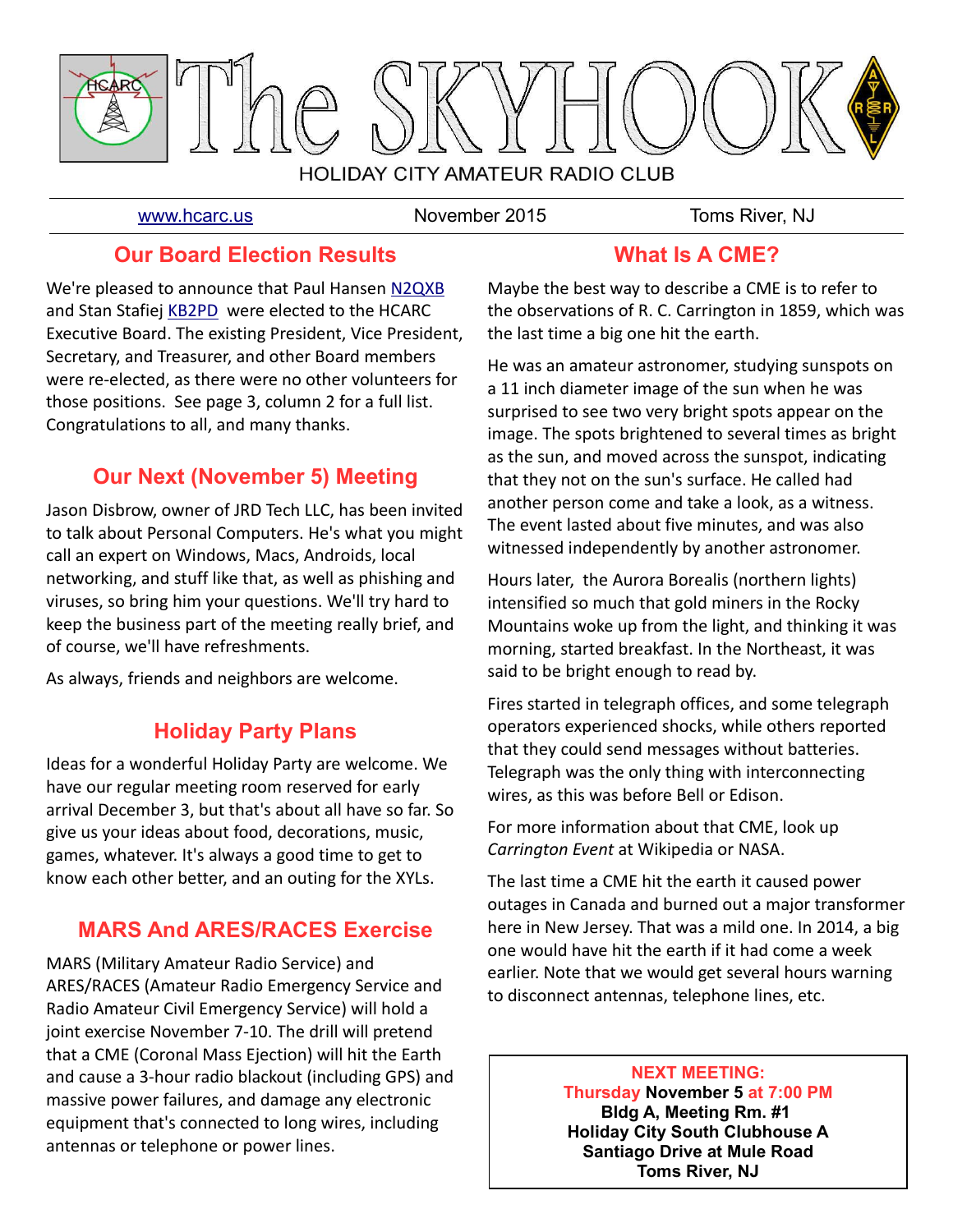**Ocean County ARES® News**



Last month I informed you about an injured cyclist, who was participating in the Bike to Build (B2B) fundraiser for Habitat for Humanity. Unfortunately, one week after the event, the cyclist succumbed to his injuries. Certainly not the outcome we like to report, especially to the ARRL in an Activity Report, but Amateur Radio did succeed in getting Emergency Services to the victim in an expeditious manner.

I would like to congratulate Keith, KC2OON, for his ARRL appointment as Assistant Section Emergency Coordinator (ASEC) for SNJ. Per the ARRL, some of the responsibilities of the ASEC are:

"Serve as a general assistant to the Section Emergency Coordinator or as a specialist. That is, the ASEC may assist the Section Emergency Coordinator with general leadership matters as the Section Emergency Coordinator's alternate, or the ASEC may be assigned to handle a specific important function that does not fall within the scope of the duties of the Section Emergency Coordinator's other assistants. The ASEC

will act as the SEC in his/her absence or in emergency response operations to maintain continuity of leadership when 24 hour activity requires multiple shifts." In Keith's case, he will be serving as a Hazardous Weather Specialist to the SEC for all of Southern New Jersey. Please join me in wishing the best for Keith in his new position.

At the October  $21<sup>st</sup>$  ARES meeting at the Ocean County EOC, KC2OON was also presented with an ARRL certificate officiating his appointment as Assistant Emergency Coordinator (Events) for Ocean County. Also at the meeting, WX2NJ critiqued the 2015 Bike to Build (B2B) communications support and gave a brief PowerPoint presentation on the SNJ support of the Papal visit to Philadelphia. Pictures were shown of the new "POD" system purchased by Cooper Medical for SNJ ARES. SNJ ARES now has five PODS, soon to be distributed through Southern New Jersey at key locations, so that they may be placed into service quickly during emergencies. Each POD contains:

- Icom ID-5100 V/UHF D-STAR Dual Band
- Icom ID-1 1.2 GHz D-STAR DD/DV
- Yaesu FTM-400 V/UHF System Fusion Dual Band
- Alinco DR-235 222 MHz FM
- Yaesu FT-857D U/V/HF SSB
- 2 X Icom ID-31 D-STAR hand-held
- 2 X Yaesu FT-1DR System Fusion hand-held
- Kantronics KPC-3+ Packet TNC
- 2 X laptop computers

The PODS are able to be transported by a vehicle with a Class 3, two inch receiver hitch and each POD includes a transport dolly, which can move the POD into position and also raise and lower the unit to a desired height (photo of POD at end of news letter). The PODS also include built-in LED lighting and magmount antennas, which easily mount on the open cover.

73 de WX2NJ Bob Murdock Ocean County Amateur Radio Emergency Service® EC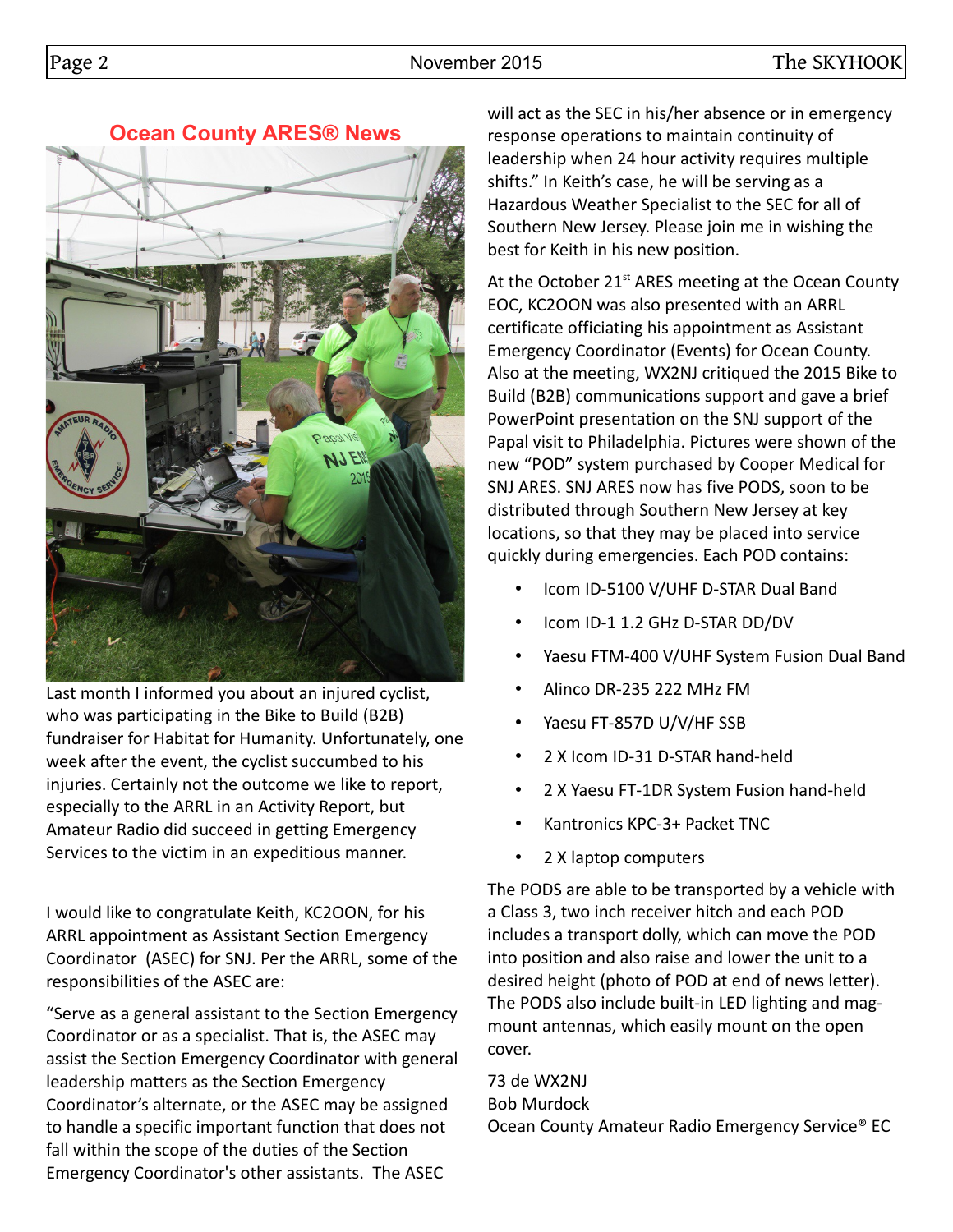# **"Zulu" Time**



UTC (Universal Time, Coordinated) time, sometimes called Zulu Time,is substantially the same as GMT (Greenwich Mean Time). The Zulu, is because the four digits are usually followed by the letter Z for identification.

To convert EST (Eastern Standard Time) to UTC, add 5 hours because midnight in Greenwich, England starts 5 hours earlier than our time zone. Of course, you also have to add 12 hours if the EDT time is PM.

That result might be more than 24 hours (2400Z), which would start an new day. In that case, subtract 2400. It's important to note that it also changes the date. For example, the  $10<sup>th</sup>$  of November at 10 PM EST, is the same as 11 November 0300Z.

# **What's Your Grid Code?**

The easiest way to find your station's grid code is to look up your call in the QRZ.com website. However, there are lots of errors. For example, if QRZ couldn't find your address as given in the FCC data base "on the map", they may have used the grid code for the center of New Jersey! The grid code for the Holiday City South Clubhouse is FM29vw. To calculate your zip code, you need to



## **[Our VE Crew](mailto:lpuccio1@comcast.net?subject=VE)**

The SKYHOOK November  $\frac{J \text{ohn KQ4WR}}{V \text{ON2PA}}$  Paul N20VB, I arry WA2VL B Murray [KD2IN,](mailto:MurrayKD2IN@comcast.net) Ed [W1EAP,](mailto:epicciuti@hotmail.com) Larry [K2QDY,](mailto:lpuccio1@comcast.net) Kevin [W2FA,](mailto:w2fa.kgw@gmail.com) Paul [N2QXB,](mailto:n2qxb@juno.com) Larry [WA2VLR.](mailto:lloscalz@optonline.net)

*License exams are given by appointment at 7pm on the second Wednesday of each month at Holiday City South Clubhouse, Bldg A, which is at the corner of Mule Rd. and Santiago Dr. Call*

### **CLUB COMMITTEES**

*Publicity:* TBA

*Refreshments:* John Rogers & Tony Kuzinski *Webmaster:* Steve [N2WLH](mailto:N2WLH@yahoo.com) N2WLH@yahoo.com *Programs:* Tony [KD2GSO](mailto:tonyk613@verizon.net) 732-930-5779 *Sunshine:* Dave [WA2DJN](mailto:wa2djn3@verizon.net) WA2DJN3@verizon.net *Field Day:* Larry [K2QDY](mailto:lpuccio1@comcast.net) 732-349-2950

### **[Our VE Crew](mailto:lpuccio1@comcast.net?subject=VE)**

Murray [KD2IN,](mailto:MurrayKD2IN@comcast.net) Ed [W1EAP,](mailto:epicciuti@hotmail.com) Larry [K2QDY,](mailto:lpuccio1@comcast.net) John [KQ4WR,](mailto:kq4wr@arrl.net) Stan [KB2PD,](mailto:kb2pd@hotmail.com) Steve [N2WLH,](mailto:n2wlh@yahoo.com) Kevin [W2FA,](mailto:w2fa.kgw@gmail.com) Paul [N2QXB,](mailto:n2qxb@juno.com) Larry [WA2VLR.](mailto:lloscalz@optonline.net)

*License exams are given by appointment at 7pm on the second Wednesday of each month at Holiday City South Clubhouse, Bldg A, which is at the corner of Mule Rd. and Santiago Dr. Call Larry Puccio, K2QDY, at 732-349-2950 for information. Directions: From either Route 37 W or Davenport Road, take Mule Road to Santiago Drive. Turn into the parking lot from Santiago Drive, and park near the pool. Enter the building nearest the intersection.*

# **CLUB COMMITTEES**

|                     | 989 9988111 1 889           |                             |  |  |  |  |  |  |
|---------------------|-----------------------------|-----------------------------|--|--|--|--|--|--|
| Refreshments:       | John Rogers & Tony Kuzinski |                             |  |  |  |  |  |  |
| Webmaster:          |                             | Steve N2WLH N2WLH@yahoo.com |  |  |  |  |  |  |
| Publicity:          | <b>TBA</b>                  |                             |  |  |  |  |  |  |
| Programs:           | Tony <b>KD2GSO</b>          | 732-930-5779                |  |  |  |  |  |  |
| Sunshine:           | Dave WA2DJN                 | WA2DJN3@verizon.net         |  |  |  |  |  |  |
| Field Day:          | Larry <b>K2QDY</b>          | 732-349-2950                |  |  |  |  |  |  |
| <b>VE Sessions:</b> | Larry <b>K2ODY</b>          | 732-349-2950                |  |  |  |  |  |  |
| Membership:         | Doug <b>KC2TZC</b>          | 732-928-2316                |  |  |  |  |  |  |
|                     |                             |                             |  |  |  |  |  |  |

#### *Directions: From either Route 37 W or Davenport Road, take Mule Road to Santiago Drive. Turn into the parking lot from*  **Holiday City Amateur Radio Club** *Santiago Drive, and park near the pool. Enter the building*  **Toms River, New Jersey**

|                        | Web Site www.hcarc.us |                                |                     |
|------------------------|-----------------------|--------------------------------|---------------------|
| President              | John Roberts          | KQ4WR                          | 732-350-1162 ext 33 |
| <b>Vice President</b>  | Paul Campanella       | <b>KC2ZDM</b>                  | 732-255-9025        |
| Secretary              | John Rogers           | KD2HWR                         | 732-269-5717        |
| Treasurer              | Larry Puccio          | <b>K2QDY</b>                   | 732-349-2950        |
| <b>Executive Board</b> | Doug Poray            | <b>KC2TZC</b>                  | 732-928-2316        |
| <b>Executive Board</b> | Tony Kuzinski         | KD2GSO                         | 732-930-5779        |
| <b>Executive Board</b> | Paul Hansen           | N <sub>2Q</sub> X <sub>B</sub> | 732-279-3911        |
| <b>Executive Board</b> | Stan Stafiej          | <b>KB2PD</b>                   | 732-270-5395        |
| W2HC Trustee           | Kevin Wagner          | W <sub>2FA</sub>               | 732-279-0532        |
|                        |                       |                                |                     |

Membership is open to all interested persons. Ham license is not required. Dues are \$25.00 per year, payable Jan 1<sup>st</sup>. Members joining during the year will have the dues prorated. Family membership \$30.00 per family.

---------------------------------------------------------- Meetings are held on the first Thursday of every month, at 7:00 pm. Location: Meeting Room #1 in the Holiday City South Clubhouse. Directions: From either Route 37 W or Davenport Road, take Mule Road to Santiago Drive. Turn into the parking lot from Santiago Drive and park near the pool. Enter the building nearest the street corner.-

The SKYHOOK is published monthly as the HCARC's official newsletter. Editor and Publisher:

John Roberts [KQ4WR](mailto:kq4wr@arrl.net) 7 Lincoln Ct. Whiting, NJ 08759-1505 e-mail [KQ4WR@arrl.net](mailto:KQ4WR@arrl.net) 732 350-1162 ext 33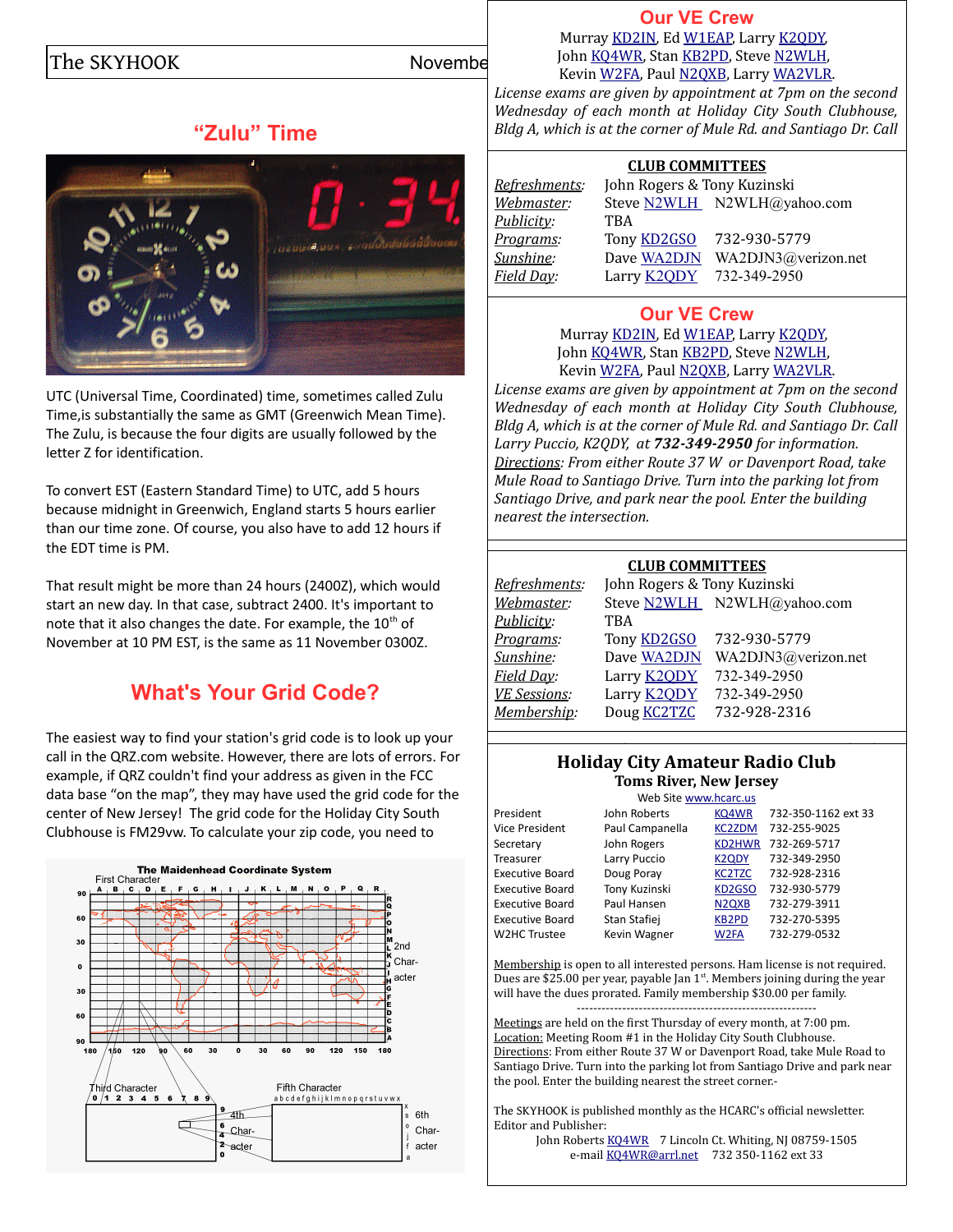know your latitude and longitude in decimal degrees. Add 90 to your North Latitude and call that 'Y'. Subtract your East Longitude from 180 and divide it by 2. Call that 'X'. If you're in our area, 'X' should be around 52.8785, and 'Y' should be around 129.958. The grid code alternates XYXYXY. The first '5' of the 52.8785 becomes 'F', as it's the 5<sup>th</sup> letter after 'A'. Likewise, the '12' of the 129.958 becomes 'M', the 12<sup>th</sup> letter after 'A'. The next character's just what it is. Finally multiply the decimal part by 24 and count alphabet letters , starting with 'a' for zero. Don't round off.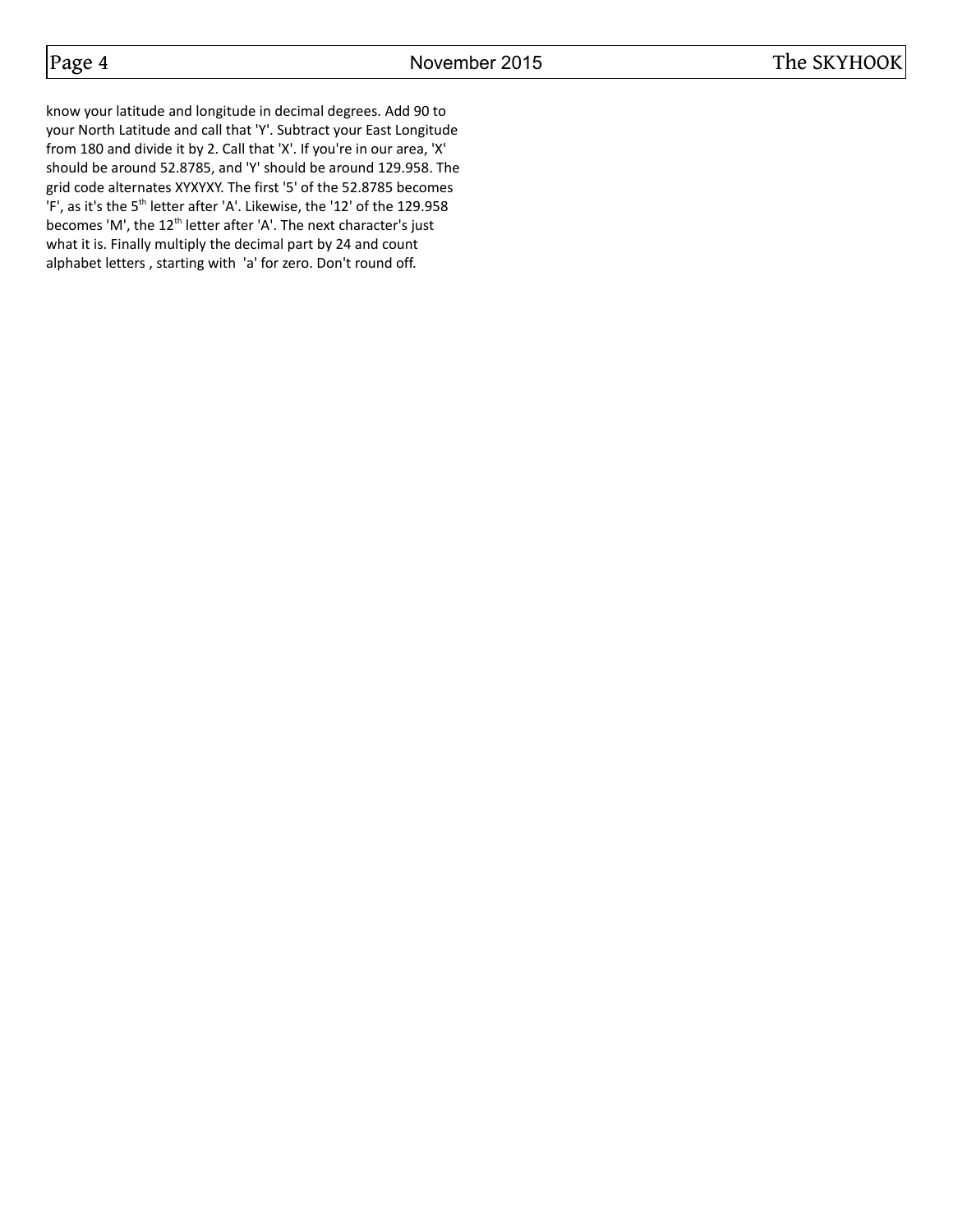# **How I Became A DXer**

By Urb LeJeune W1UL, formerly W2DEC

I took my Class B amateur radio exam on November 25th, 1949, which was the day after Thanksgiving. In early 1950 my W2DEC license arrived in the mail; I was the happiest kid in the state of New Jersey. My pathway into operational ham radio was a home built transmitter and a purchased receiver. A generation of Novices would soon pursue the same route.

I worked the entire summer prior to getting my license saving enough money to purchase a Hallicrafter S-40A.

My first transmitter was based on a QST article and contained a crystal controlled 6AQ5 driving a 6L6 amplifier. I had no idea how much power I was running; who could afford a meter? My first antenna was a folded dipole constructed using 300 ohm twin lead commonly used to feed TV antennas. The antenna ran around the ceiling of a first floor apartment.

The performance of this antenna could charitably be described as abysmal.

With this rig my QSO rate was about one every third day. I did learn an important lesson: if you have a weak signal, don't waste your time calling CQ, because only those skilled in clairvoyance would be attracted to answer a signal that was 90% imagination. However I could, on occasion, get someone calling CQ to respond to my reply.

My home was in Hillside, NJ, which is between Newark and Elizabeth. All my contacts were with the first, second and third call areas plus a couple of VEs. My best DX was a QSO with a very patient operator in Northern Maine.

After about five months using this rig I talked two neighbors into allowing me to string my folded dipole between their clothesline poles, and things started to improve dramatically. Suddenly, stations in the fourth, eighth and ninth call area were within my grasp. My best DX was Miami, FL; I was on my way with flying colors.

My Elmer, Jim McGinty W2YYP, helped my set up a BC459 (WWII general use transmitter) with a power supply scrounged from part from a discarded (?).

The difference when using a VFO controlled transmitter was dramatic. The transition from an indoor antenna and from crystal controlled to a VFO rig had taken my QSO rate from one every second or third day to frequently five or more Qs per day.

One evening I heard KG4AN calling CQ NYC. KG4, at the time was exclusively Guantanamo Bay, Cuba.

Since I was close to NYC I called him, and back he came. I was so nervous I could barely send coherent code. KG4AN was a

Marine stationed on Gitmo and his wife had just given birth to a baby girl. He asked me to call his parents on Long Island to pass along the good news. I happily complied.

I was now on my way to become a DXer with three countries (W, VE, and KG4) worked and soon to be confirmed.

The KG4AN QSL hung on my wall for many years. Unfortunately the card became a victim of Hurricane Sandy.

Almost all of my operating was in the afternoon after school or the early evenings. I heard a few Europeans but didn't have enough confidence to even call them. I had yet to work anyone west of the Mississippi.

One night I woke up about 2 AM with a tooth ache and couldn't get back to sleep. I wondered if anyone was on the air at that hour and got up and turned on the rig. I didn't touch a single dial, and there was a W7 calling CQ. I called him and much to my surprise he came back.

In those days you were located in the call area where your call indicated unless you were signing /some other call area. Sure enough he was in Arizona. I was so excited I sent him an air mail QSL card. In 1950, postage to send a QSL card was a penny, and an air mail QSL cost 4 cents. I sprang for mailing my card in an envelope which set me back 6 cents. The card from W7RA hung in a place of honor on my wall for years to come.

I sometimes wonder if Mark Zukerburg's Facebook idea of putting important things on a wall didn't originate with radio hams.

Taking one more look at the band before heading back to bed, I heard another W7 calling CQ. Can I be lucky twice in the same session? Yes sir! and Washington State was added to my growing list of states worked.

That glorious night taught me two important lessons: learn about propagation, and if you want different states, try operating at times you're usually not on the air.

The next night the toothache was gone, but I was again up at 2 AM. I worked a W6 and a couple of W0 stations.

A few nights later I was tuning the band and there was a KH6 working another W2. I waited until they were done and called the KH6. Another miracle! he came back.

A few nights later a ZL was added to my log and the DX hook had been firmly set. The rest, as they say, is history.

Although I worked my way up to being one country off the top of the honor roll in 1965, none of the contacts putting me at that lofty high equaled the thrill of working the first KG4, W7, and KH6.

Who knows, if it hadn't been for the tooth ache, I may have become a traffic handler, and never become a DXer.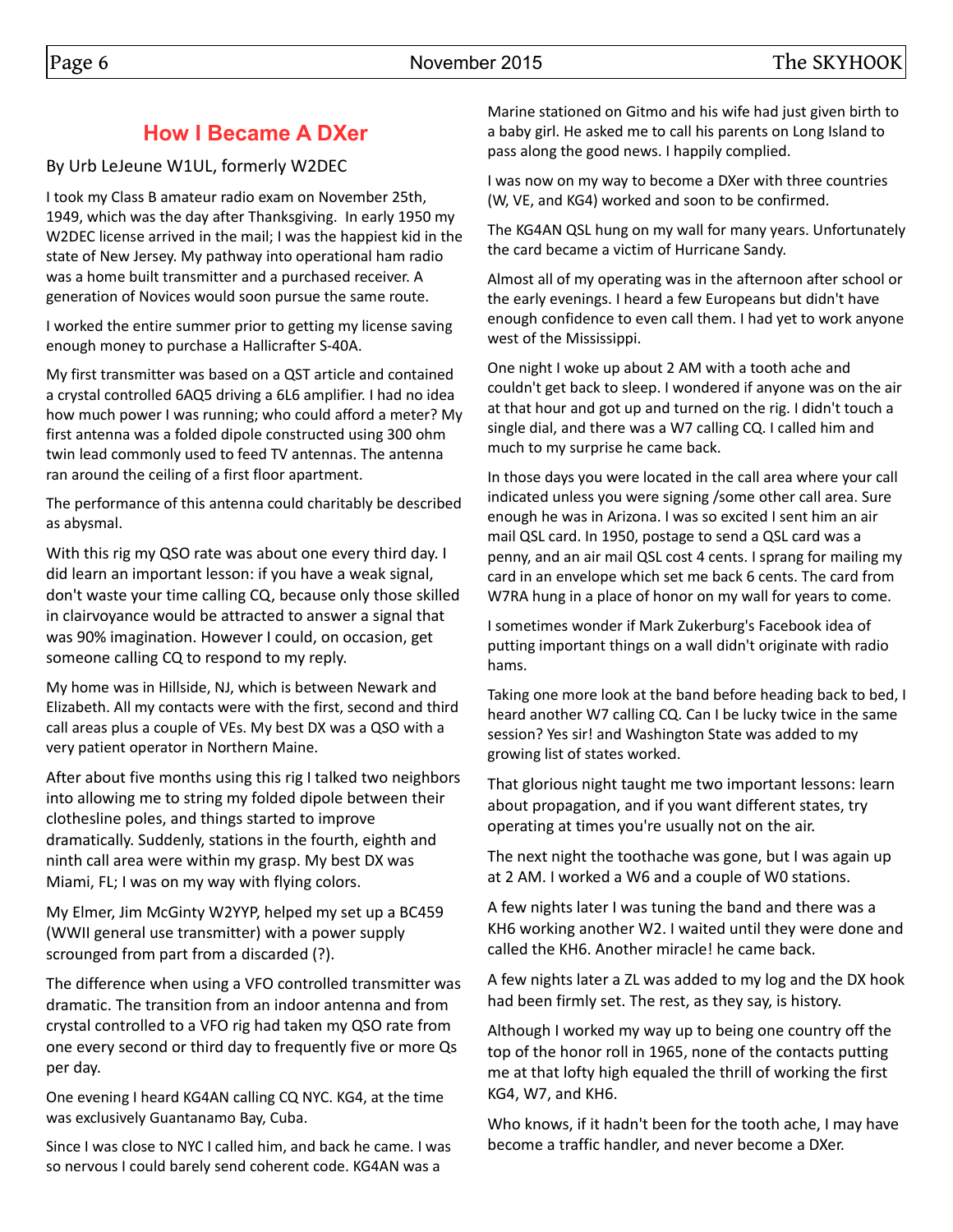# **DX Opportunities For November**

| <b>Start</b>      | <b>Finish Entity</b> |                          | <b>Prefix</b>     | QSL via             | <b>IOTA</b>   | <b>Bands, Modes</b> | Grid               | <b>Miles</b> | Dir         |
|-------------------|----------------------|--------------------------|-------------------|---------------------|---------------|---------------------|--------------------|--------------|-------------|
| Nov 12            | Nov 23               | <b>Equatorial Guinea</b> | 3C7GIA            | LA7GIA dir          | AF-010        | 80-10m              | JJ51at             | 5839         | E           |
| Nov <sub>04</sub> | Nov 11               | Vietnam                  | 3W                | Home call           | AS-128        | 160-6m CSR          | OK30it             | 8933         | N           |
| Oct 31            | Nov 10               | Vietnam                  | 3W3MD             | LotW                | AS-162        |                     | OK30it             | 8933         | N           |
| Nov <sub>01</sub> | Dec 12               | Madagascar               | 5R8IC             | LotW                | AF-090        | 40-10m Csrp         | LH31mm             | 8678         | E           |
| Nov <sub>04</sub> | Nov 18               | Kenya                    | 5Z4HW             | LotW                |               | 160-6m CSRP         | KI88sm             | 7433         | <b>ENE</b>  |
| Nov <sub>13</sub> | Nov 16               | Malta                    | 9H3YY             | DL2JRM              | EU-023        | 80-10m CSR          | JM76ea             | 4624         | <b>ENE</b>  |
| Nov 18            | Dec 02               | Rwanda                   | 9X0NH             | LotW                |               | 80-10m C            | KI58am             | 7042         | E           |
| Oct 30            | Nov <sub>02</sub>    | Tonga                    | A35               | LotW                | OC-064        | 40-6m CS            | AG29ma             | 7693         | W           |
| Oct 20            | Nov <sub>03</sub>    | Mozambique               | C91B              | LotW                |               | 160-6m CS           | KH80aa             | 8156         | E           |
| Nov <sub>24</sub> | Dec 02               | Easter I                 | <b>CE0Y</b>       | Home call           | SA-001        |                     | FG04aa             | 4573         | S           |
| Nov <sub>09</sub> | Nov 15               | South Cook Is            | E51KIK            | <b>GOKIK</b>        | OC-013        |                     | BG08cs             | 6927         | <b>WSW</b>  |
| Nov <sub>07</sub> | Nov 14               | St Lucia                 | J68KF             | LotW                | <b>NA-108</b> | 40-10m              | FK94ma             | 1966         | <b>SSE</b>  |
| Nov <sub>03</sub> | Nov 10               | Aruba                    | P <sub>4</sub>    | OH <sub>2</sub> BAD | SA-036        | <b>CSR</b>          | FK52am             | 1915         | $\mathbf S$ |
| Oct 28            | Nov <sub>02</sub>    | Curacao                  | PJ <sub>2</sub>   | LotW                | SA-099        | 80-10m CSD          | FK52md             | 1958         | $\mathbf S$ |
| Nov <sub>02</sub> | Nov <sub>07</sub>    | <b>Bonaire</b>           | PJ4               | OE7PGI              | SA-006        | 20-10m S            | FK52ve             | 1955         | $\mathsf S$ |
| Nov 10            | Nov <sub>18</sub>    | <b>Bonaire</b>           | PJ4               | OH <sub>2</sub> BAD | SA-006        | <b>CSR</b>          | FK52ve             | 1955         | S           |
| Nov <sub>29</sub> | Dec 04               | Sint Maarten             | PJ7               | LotW                | <b>NA-105</b> | 40-10m Csr          | FK88lb             | 1655         | <b>SSE</b>  |
| Oct 28            | Nov <sub>05</sub>    | Fernando de Noronha      | <b>PY0NY</b>      | PY4NY               |               | 80-6m CSD           | HI47aa             | 3996         | <b>SE</b>   |
| Nov 15            | Nov <sub>23</sub>    | Seychelles               | <b>S79C</b>       | M0OXO               | AF-119        | 40-6m CSR           | LI86aa             | 8477         | <b>ENE</b>  |
| Nov <sub>24</sub> | Dec 03               | Tuvalu                   | T <sub>2</sub> TT | LotW                | OC-015        | 160-10m             | RI91hh             | 7513         | W           |
| Oct 27            | Nov <sub>03</sub>    | East Kiribati            | T32DX             | LotW                | OC-024        | 40-10m              | BI50aa             | 5925         | <b>WSW</b>  |
| Oct 30            | Nov <sub>05</sub>    | Palau                    | <b>T88</b>        | Home call           | OC-009        | 160-6m CSR          | PJ99cm             | 8442         | <b>NW</b>   |
| Oct 15            | Nov 15               | Chad                     | TT8AMO            | <b>MOURX</b>        |               | Cs                  | JK72ma             | 5653         | E           |
| Oct 06            | Nov <sub>06</sub>    | St Kitts & Nevis         | V47JA             | LotW                | <b>NA-104</b> | 160-6m S            | FK87pf             | 1717         | <b>SSE</b>  |
| Oct 18            | Nov <sub>10</sub>    | Micronesia               | V63AH             | DL2AH               | OC-010        | 40-10m S            | QJ98aa             | 7743         | <b>WNW</b>  |
| Nov 14            | Nov <sub>23</sub>    | Willis I                 | VK9WA             | LotW                | OC-007        | 80-10m CSR          | QH43xs             | 9333         | <b>WNW</b>  |
| Nov <sub>04</sub> | Nov <sub>12</sub>    | Montserrat               | VP <sub>2</sub>   | Home call           | <b>NA-103</b> | 80-6m               | FK86 <sub>vs</sub> | 1758         | <b>SSE</b>  |
| Nov <sub>09</sub> | Nov 18               | Anguilla                 | VP <sub>2</sub>   | Home call           | NA-022        | <b>CSD</b>          | FK88lg             | 1642         | <b>SSE</b>  |
| Nov <sub>23</sub> | Dec 05               | Vietnam                  | XV <sub>2</sub> D | LotW                |               | 80-10m CSD          | OK30it             | 8933         | N           |
| Nov <sub>02</sub> | Nov 16               | Vanuatu                  | YJ0BJ             | LotW                | OC-035        | 80-6m CS            | RH42ah             | 8457         | W           |

# **Russ Young, WA2VQV, Worked:**

| Date             | Time<br>Mode | <b>Band</b>                                      | Entity       | <b>IOTA</b> | Grid                                                       | Miles Dir |                                                                                                                                                                   |
|------------------|--------------|--------------------------------------------------|--------------|-------------|------------------------------------------------------------|-----------|-------------------------------------------------------------------------------------------------------------------------------------------------------------------|
| Sep 19           | 1247Z CW     | 20M                                              | Niue         | $OC - 040$  |                                                            | 7278      | WSW                                                                                                                                                               |
| Sep 21           | 2119Z RTTY   | 17M                                              | Cape Verde   | AF-086      |                                                            |           | E                                                                                                                                                                 |
| Sep 22           |              | 20M                                              |              |             |                                                            |           | NE.                                                                                                                                                               |
|                  |              | 20M                                              |              |             |                                                            |           | <b>NE</b>                                                                                                                                                         |
|                  |              | 20M                                              | Italy        |             |                                                            |           | NE.                                                                                                                                                               |
| Sep 23           | 2131Z RTTY   | 20M                                              | Georgia      |             |                                                            |           | <b>NE</b>                                                                                                                                                         |
| Sep 25           | 0019Z CW     | 30M                                              | Cuba         | NA-015      |                                                            |           | S                                                                                                                                                                 |
| Oct 2            | 2058Z CW     | 17M                                              | Panama       |             |                                                            |           | $\mathsf{S}$                                                                                                                                                      |
| Oct 3            | 1831Z CW     | 17M                                              | Montserrat   | NA-103      |                                                            |           | <b>SSE</b>                                                                                                                                                        |
| Oct 3            | 1901Z CW     | 17M                                              | Italy        |             |                                                            | 4307      | NE.                                                                                                                                                               |
| Oct <sub>3</sub> | 1921Z SSB    | 12M                                              | Saint Helena | AF-022      |                                                            |           | <b>ESE</b>                                                                                                                                                        |
| Oct 12           |              | 20 <sub>M</sub>                                  | Portugal     |             |                                                            | -3462     | <b>ENE</b>                                                                                                                                                        |
|                  |              | 2103Z RTTY<br>Sep 22 2131Z CW<br>Sep 22 2136Z CW | 2112Z PSK31  |             | Bulgaria (All Saints Award)<br>Bulgaria (All Saints Award) |           | AH50aw<br>HK86ne 3523<br>KN22jn 4919<br>KN22jn 4919<br>JN45to 4167<br>LN21jq 5725<br>FL10mx 1241<br>FJ08fx 2083<br>FK86vg 1729<br>JN64am<br>IH74db 5875<br>IN50rt |

\* Confirmed LoTW